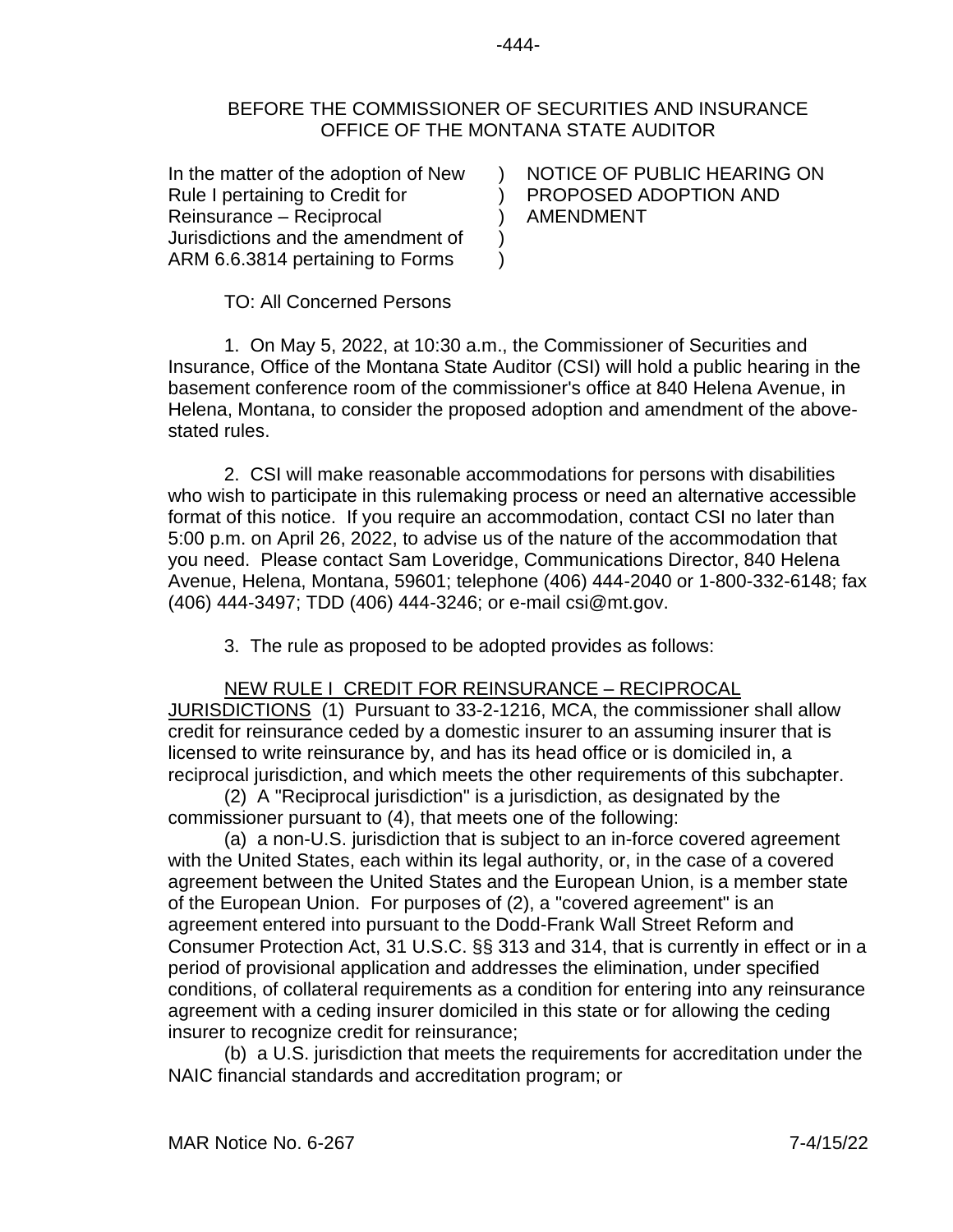(c) a qualified jurisdiction, as determined by the commissioner pursuant to 33-2-1216, MCA, which is not otherwise described in (2)(a) or (b) and which the commissioner determines meets all of the following additional requirements:

(i) provides that an insurer which has its head office or is domiciled in such qualified jurisdiction shall receive credit for reinsurance ceded to a U.S.-domiciled assuming insurer in the same manner as credit for reinsurance is received for reinsurance assumed by insurers domiciled in such qualified jurisdiction;

(ii) does not require a U.S.-domiciled assuming insurer to establish or maintain a local presence as a condition for entering into a reinsurance agreement with any ceding insurer subject to regulation by the non-U.S. jurisdiction or as a condition to allow the ceding insurer to recognize credit for such reinsurance;

(iii) recognizes the U.S. state regulatory approach to group supervision and group capital, by providing written confirmation by a competent regulatory authority, in such qualified jurisdiction, that insurers and insurance groups that are domiciled or maintain their headquarters in this state or another jurisdiction accredited by the NAIC shall be subject only to worldwide prudential insurance group supervision including worldwide group governance, solvency and capital, and reporting, as applicable, by the commissioner or the commissioner of the domiciliary state and will not be subject to group supervision at the level of the worldwide parent undertaking of the insurance or reinsurance group by the qualified jurisdiction; and

(iv) provides written confirmation by a competent regulatory authority in such qualified jurisdiction that information regarding insurers and their parent, subsidiary, or affiliated entities, if applicable, shall be provided to the commissioner in accordance with a memorandum of understanding or similar document between the commissioner and such qualified jurisdiction, including but not limited to the International Association of Insurance Supervisors Multilateral Memorandum of Understanding or other multilateral memoranda of understanding coordinated by the NAIC.

(3) Credit shall be allowed when the reinsurance is ceded from an insurer domiciled in this state to an assuming insurer meeting each of the conditions set forth below.

(a) The assuming insurer must be licensed to transact reinsurance by, and have its head office or be domiciled in, a reciprocal jurisdiction.

(b) The assuming insurer must have and maintain on an ongoing basis minimum capital and surplus, or its equivalent, calculated on at least an annual basis as of the preceding December 31 or at the annual date otherwise statutorily reported to the reciprocal jurisdiction, and confirmed as set forth in (3)(g) according to the methodology of its domiciliary jurisdiction, in the following amounts:

(i) no less than \$250,000,000; or

(ii) if the assuming insurer is an association, including incorporated and individual unincorporated underwriters:

(A) minimum capital and surplus equivalents (net of liabilities) or own funds of the equivalent of at least \$250,000,000; and

(B) a central fund containing a balance of the equivalent of at least \$250,000,000.

(c) The assuming insurer must have and maintain on an ongoing basis a minimum solvency or capital ratio, as applicable, as follows: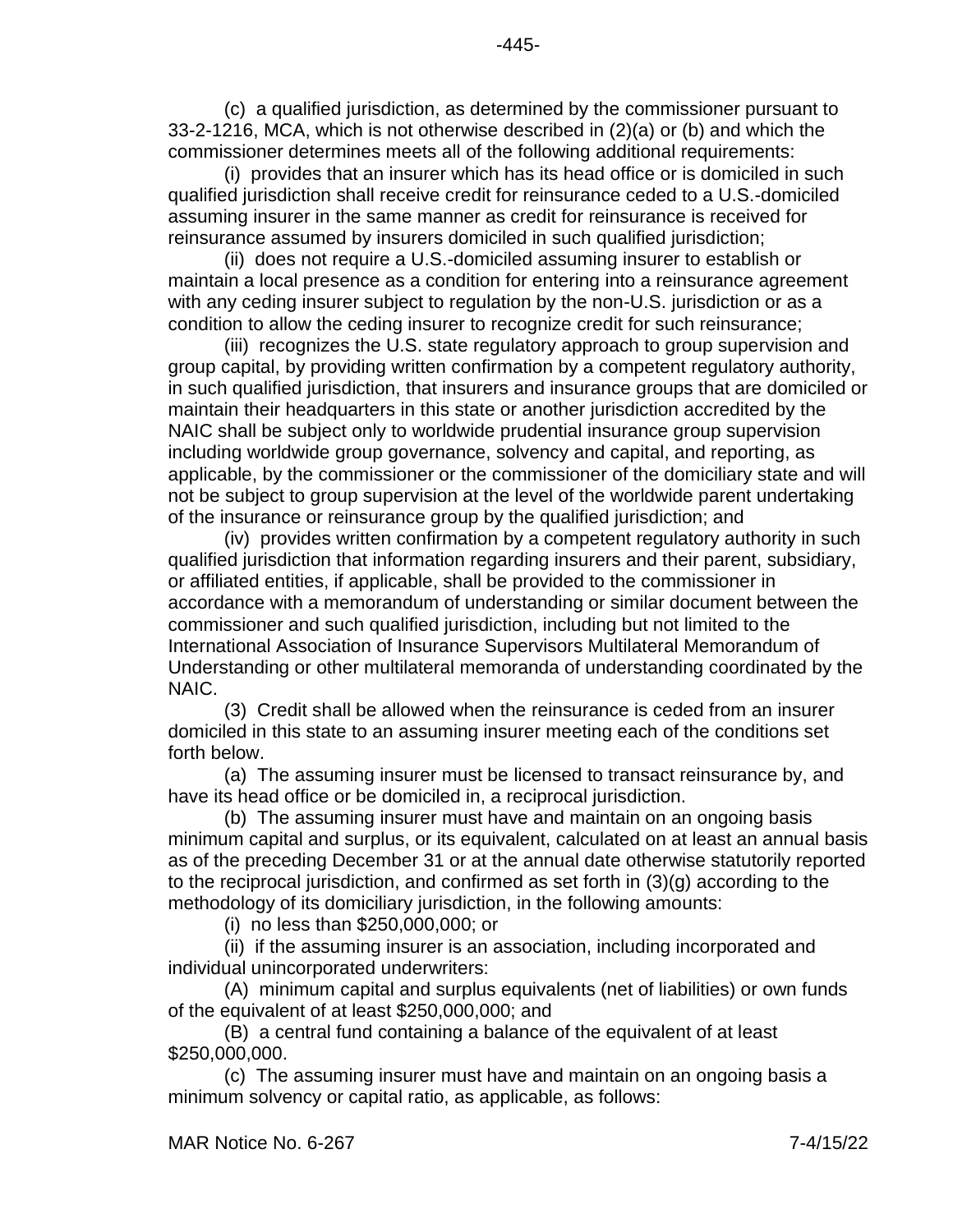(i) if the assuming insurer has its head office or is domiciled in a reciprocal jurisdiction as defined in (2)(a), the ratio specified in the applicable covered agreement;

(ii) if the assuming insurer is domiciled in a reciprocal jurisdiction as defined in (2)(b), a risk-based capital (RBC) ratio of 300% of the authorized control level, calculated in accordance with the formula developed by the NAIC; or

(iii) if the assuming insurer is domiciled in a reciprocal jurisdiction as defined in (2)(c), after consultation with the reciprocal jurisdiction and considering any recommendations published through the NAIC Committee Process, such solvency or capital ratio as the commissioner determines to be an effective measure of solvency.

(d) The assuming insurer must agree to and provide adequate assurance, in the form of a properly executed Form RJ-1, of its agreement to the following:

(i) The assuming insurer must agree to provide prompt written notice and explanation to the commissioner if it falls below the minimum requirements set forth in (3)(b) or (c), or if any regulatory action is taken against it for serious noncompliance with applicable law.

(ii) The assuming insurer must consent in writing to the jurisdiction of the courts of this state and to the appointment of the commissioner as agent for service of process.

(A) The commissioner may also require that such consent be provided and included in each reinsurance agreement under the commissioner's jurisdiction.

(B) Nothing in this provision shall limit or in any way alter the capacity of parties to a reinsurance agreement to agree to alternative dispute resolution mechanisms, except to the extent such agreements are unenforceable under applicable insolvency or delinquency laws.

(iii) The assuming insurer must consent in writing to pay all final judgments, wherever enforcement is sought, obtained by a ceding insurer, that have been declared enforceable in the territory where the judgment was obtained.

(iv) Each reinsurance agreement must include a provision requiring the assuming insurer to provide security in an amount equal to 100% of the assuming insurer's liabilities attributable to reinsurance ceded pursuant to that agreement if the assuming insurer resists enforcement of a final judgment that is enforceable under the law of the jurisdiction in which it was obtained or a properly enforceable arbitration award, whether obtained by the ceding insurer or by its legal successor on behalf of its estate, if applicable.

(v) The assuming insurer must confirm that it is not presently participating in any solvent scheme of arrangement, which involves this state's ceding insurers, and agrees to notify the ceding insurer and the commissioner and to provide 100% security to the ceding insurer consistent with the terms of the scheme, should the assuming insurer enter into such a solvent scheme of arrangement. Such security shall be in a form consistent with the provisions of 33-2-1216 and 33-2-1217, MCA, and ARM 6.6.3815, 6.6.3863, or 6.6.3868. For purposes of this subchapter, the term "solvent scheme of arrangement" means a foreign or alien statutory or regulatory compromise procedure subject to requisite majority creditor approval and judicial sanction in the assuming insurer's home jurisdiction either to finally commute liabilities of duly noticed classed members or creditors of a solvent debtor, or to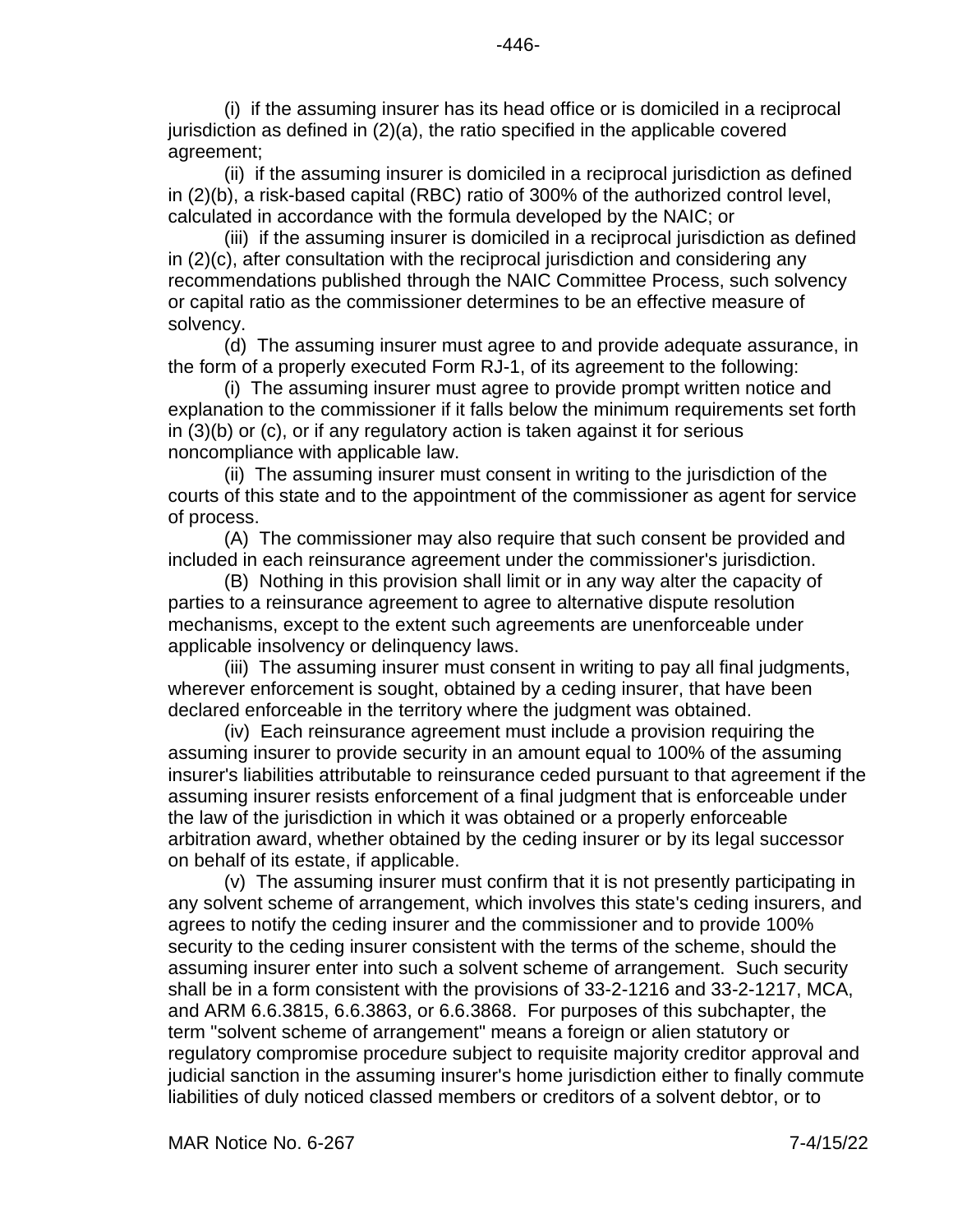reorganize or restructure the debts and obligations of a solvent debtor on a final basis, and which may be subject to judicial recognition and enforcement of the arrangement by a governing authority outside the ceding insurer's home jurisdiction.

(vi) The assuming insurer must agree in writing to meet the applicable information filing requirements as set forth in (3)(e).

(e) The assuming insurer or its legal successor must provide, if requested by the commissioner, on behalf of itself and any legal predecessors, the following documentation to the commissioner:

(i) for the two years preceding entry into the reinsurance agreement and on an annual basis thereafter, the assuming insurer's annual audited financial statements, in accordance with the applicable law of the jurisdiction of its head office or domiciliary jurisdiction, as applicable, including the external audit report;

(ii) for the two years preceding entry into the reinsurance agreement, the solvency and financial condition report or actuarial opinion, if filed with the assuming insurer's supervisor;

(iii) prior to entry into the reinsurance agreement and not more than semiannually thereafter, an updated list of all disputed and overdue reinsurance claims outstanding for 90 days or more, regarding reinsurance assumed from ceding insurers domiciled in the United States; and

(iv) prior to entry into the reinsurance agreement and not more than semiannually thereafter, information regarding the assuming insurer's assumed reinsurance by ceding insurer, ceded reinsurance by the assuming insurer, and reinsurance recoverable on paid and unpaid losses by the assuming insurer to allow for the evaluation of the criteria set forth in (3)(f).

(f) The assuming insurer must maintain a practice of prompt payment of claims under reinsurance agreements. The lack of prompt payment will be evidenced if any of the following criteria is met:

(i) more than 15% of the reinsurance recoverables from the assuming insurer are overdue and in dispute as reported to the commissioner;

(ii) more than 15% of the assuming insurer's ceding insurers or reinsurers have overdue reinsurance recoverable on paid losses of 90 days or more which are not in dispute and which exceed for each ceding insurer \$100,000, or as otherwise specified in a covered agreement; or

(iii) the aggregate amount of reinsurance recoverable on paid losses which are not in dispute, but are overdue by 90 days or more, exceeds \$50,000,000, or as otherwise specified in a covered agreement.

(g) The assuming insurer's supervisory authority must confirm to the commissioner on an annual basis that the assuming insurer complies with the requirements set forth in (3)(b) and (c).

(h) Nothing in (3) precludes an assuming insurer from providing the commissioner with information on a voluntary basis.

(4) The commissioner shall timely create and publish a list of reciprocal jurisdictions.

(a) A list of reciprocal jurisdictions is published through the NAIC Committee Process. The commissioner's list shall include any reciprocal jurisdiction as defined under (2)(a) and (b), and shall consider any other reciprocal jurisdiction included on the NAIC list. The commissioner may approve a jurisdiction that does not appear on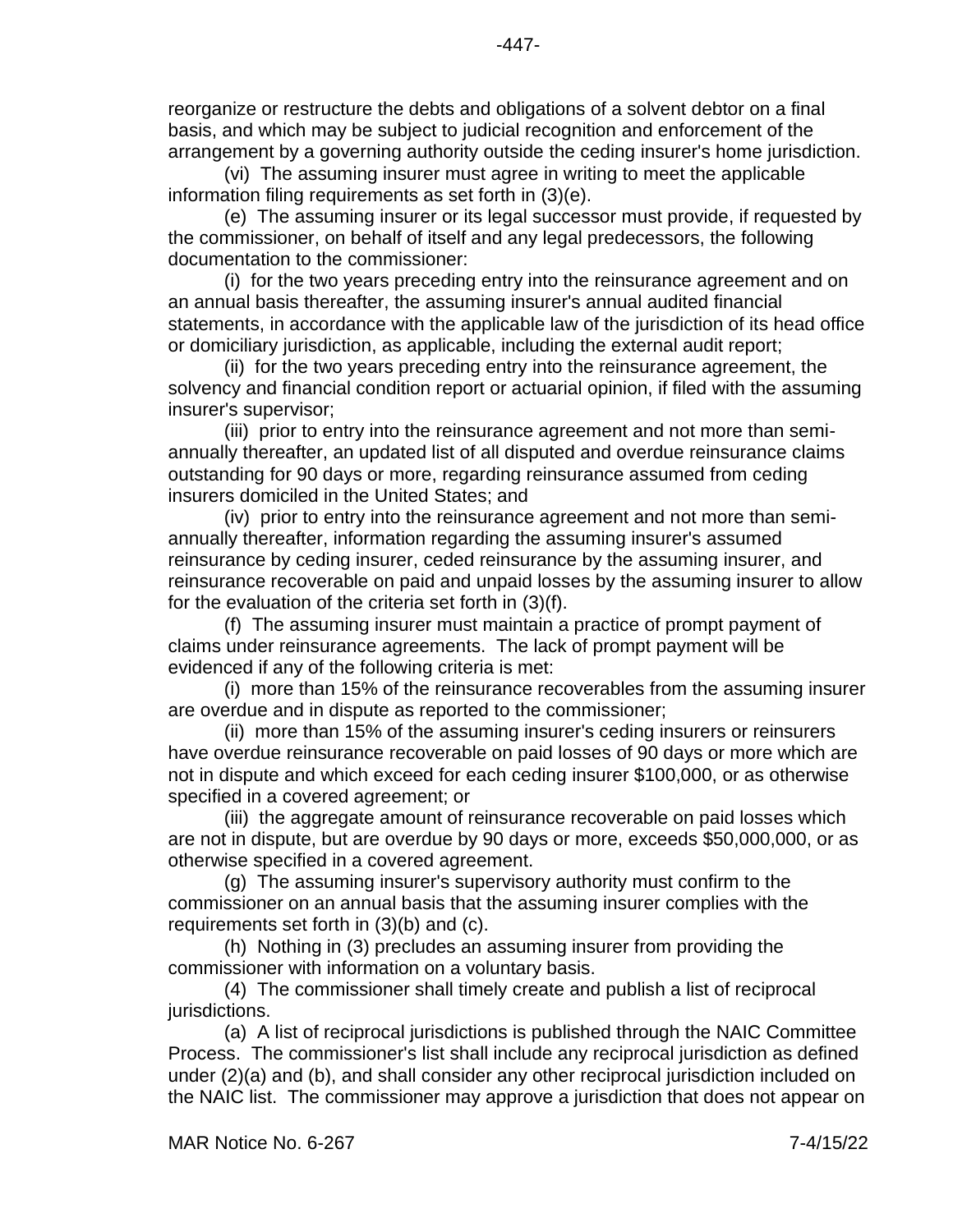(b) The commissioner may remove a jurisdiction from the list of reciprocal jurisdictions upon a determination that the jurisdiction no longer meets one or more of the requirements of a reciprocal jurisdiction, as provided by applicable law, regulation, or in accordance with a process published through the NAIC Committee Process, except that the commissioner shall not remove from the list a reciprocal jurisdiction as defined under (2)(a) and (b). Upon removal of a reciprocal jurisdiction from this list, credit for reinsurance ceded to an assuming insurer domiciled in that jurisdiction shall be allowed, if otherwise allowed pursuant to 33-2-1216 and 33-2- 1217, MCA.

(5) The commissioner shall timely create and publish a list of assuming insurers that have satisfied the conditions set forth in this rule and to which cessions shall be granted credit in accordance with this rule.

(a) If an NAIC accredited jurisdiction has determined that the conditions set forth in (3) have been met, the commissioner has the discretion to defer to that jurisdiction's determination, and add such assuming insurer to the list of assuming insurers to which cessions shall be granted credit in accordance with (5). The commissioner may accept financial documentation filed with another NAIC accredited jurisdiction or with the NAIC in satisfaction of the requirements of (3).

(b) When requesting that the commissioner defer to another NAIC accredited jurisdiction's determination, an assuming insurer must submit a properly executed Form RJ-1 and additional information as the commissioner may require. A state that has received such a request will notify other states through the NAIC Committee Process and provide relevant information with respect to the determination of eligibility.

(6) If the commissioner determines that an assuming insurer no longer meets one or more of the requirements under this rule, the commissioner may revoke or suspend the eligibility of the assuming insurer for recognition under this rule.

(a) While an assuming insurer's eligibility is suspended, no reinsurance agreement issued, amended, or renewed after the effective date of the suspension qualifies for credit except to the extent that the assuming insurer's obligations under the contract are secured in accordance with 33-2-1217, MCA.

(b) If an assuming insurer's eligibility is revoked, no credit for reinsurance may be granted after the effective date of the revocation with respect to any reinsurance agreements entered into by the assuming insurer, including reinsurance agreements entered into prior to the date of revocation, except to the extent that the assuming insurer's obligations under the contract are secured in a form acceptable to the commissioner and consistent with the provisions of 33-2-1217, MCA.

(7) Before denying statement credit or imposing a requirement to post security with respect to (6) or adopting any similar requirement that will have substantially the same regulatory impact as security, the commissioner:

(a) shall communicate with the ceding insurer, the assuming insurer, and the assuming insurer's supervisory authority that the assuming insurer no longer satisfies one of the conditions listed in (3);

(b) shall provide the assuming insurer with 30 days from the initial communication to submit a plan to remedy the defect, and 90 days from the initial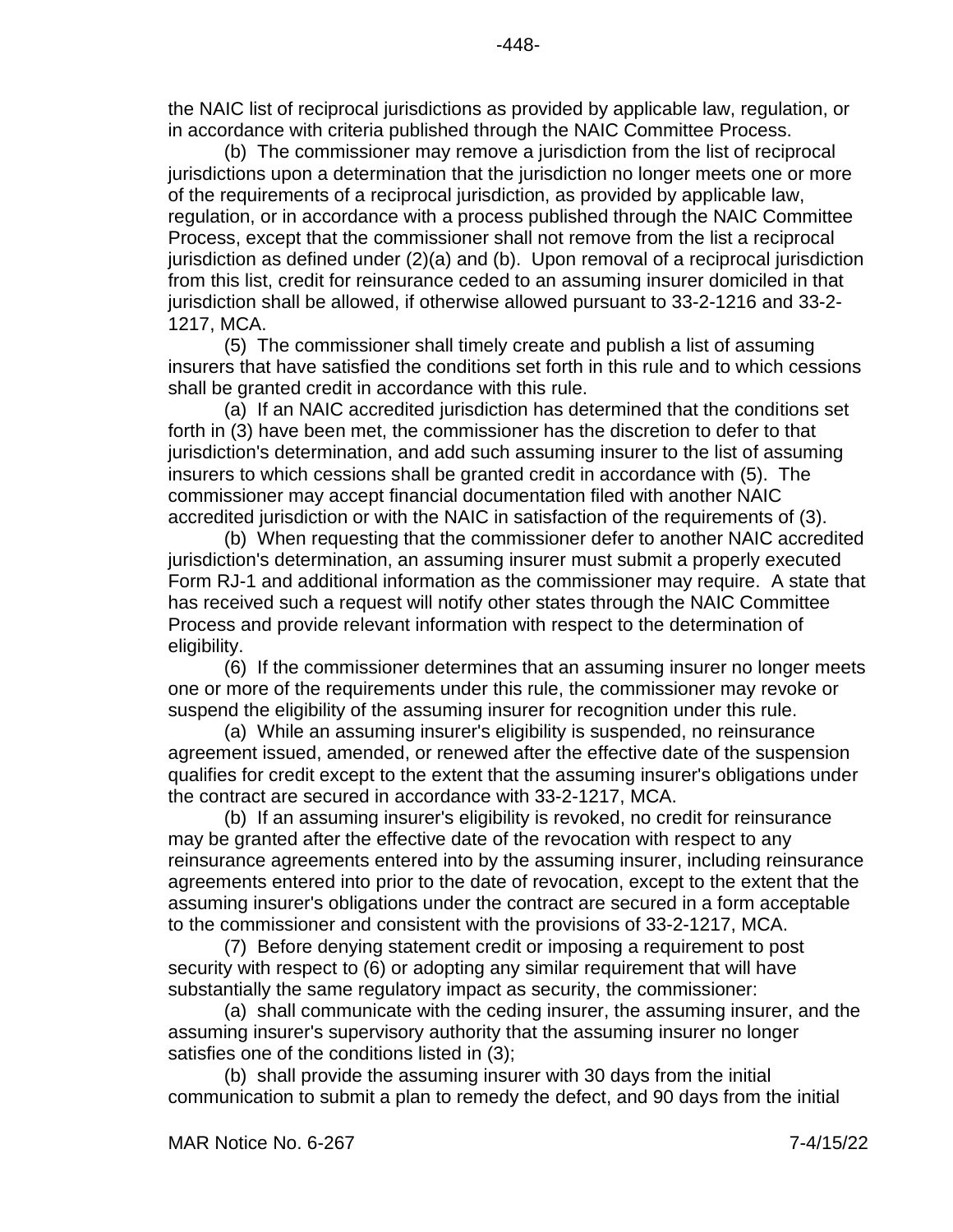communication to remedy the defect, except in exceptional circumstances in which a shorter period is necessary for policyholder and other consumer protection;

(c) if, after the expiration of 90 days or less, as set out in (7)(b), determines that no or insufficient action was taken by the assuming insurer, the commissioner may impose any of the requirements as set out in (7); and

(d) shall provide a written explanation to the assuming insurer of any of the requirements set out in (7).

(8) If subject to a legal process of rehabilitation, liquidation, or conservation, as applicable, the ceding insurer, or its representative, may seek and, if determined appropriate by the court in which the proceedings are pending, may obtain an order requiring that the assuming insurer post security for all outstanding liabilities.

AUTH: 33-2-1216, MCA IMP: 33-2-1216, 33-2-1217, MCA

4. The rule as proposed to be amended provides as follows, new matter underlined, deleted matter interlined:

[6.6.3814](https://rules.mt.gov/gateway/ruleno.asp?RN=6%2E6%2E3814) FORMS (1) The following forms (and related instructions) are found on the web site of the Commissioner of Securities and Insurance, Office of the State Auditor:

(a) Form AR-1; (b) Form CR-1; (c) Form RJ-1;  $(c)$  (d) Form CR-F; and  $(d)$  (e) Form CR-S.

AUTH: 33-1-313, 33-2-1216, 33-2-1517, MCA IMP: 33-2-1216, 33-2-1217, MCA

5. REASON: The Commissioner of Securities and Insurance, Montana State Auditor, Troy Downing (commissioner) is the statewide elected official responsible for administering the Montana Insurance Code and regulating the business of insurance. Chapter 65, passed by the 67th Montana Legislature (effective March 23, 2021), amended 33-2-1216 and 33-2-1217, MCA, regarding credit for reinsurance, a practice regularly used in the insurance industry.

The National Association of Insurance Commissioners (NAIC) is an organization of insurance regulators from the 50 states, the District of Columbia, and the U.S. Territories. The NAIC provides a forum for the development of uniform policy and regulation when uniformity is appropriate. The statutory amendments passed in 2021 were based on the NAIC model law regarding credit for reinsurance. Proposed New Rule I and the amendment to ARM 6.6.3814 are derived from the NAIC Credit for Reinsurance Model Regulation (#786), Section 9. They ensure uniformity with other states and are necessary to meet the NAIC accreditation standards.